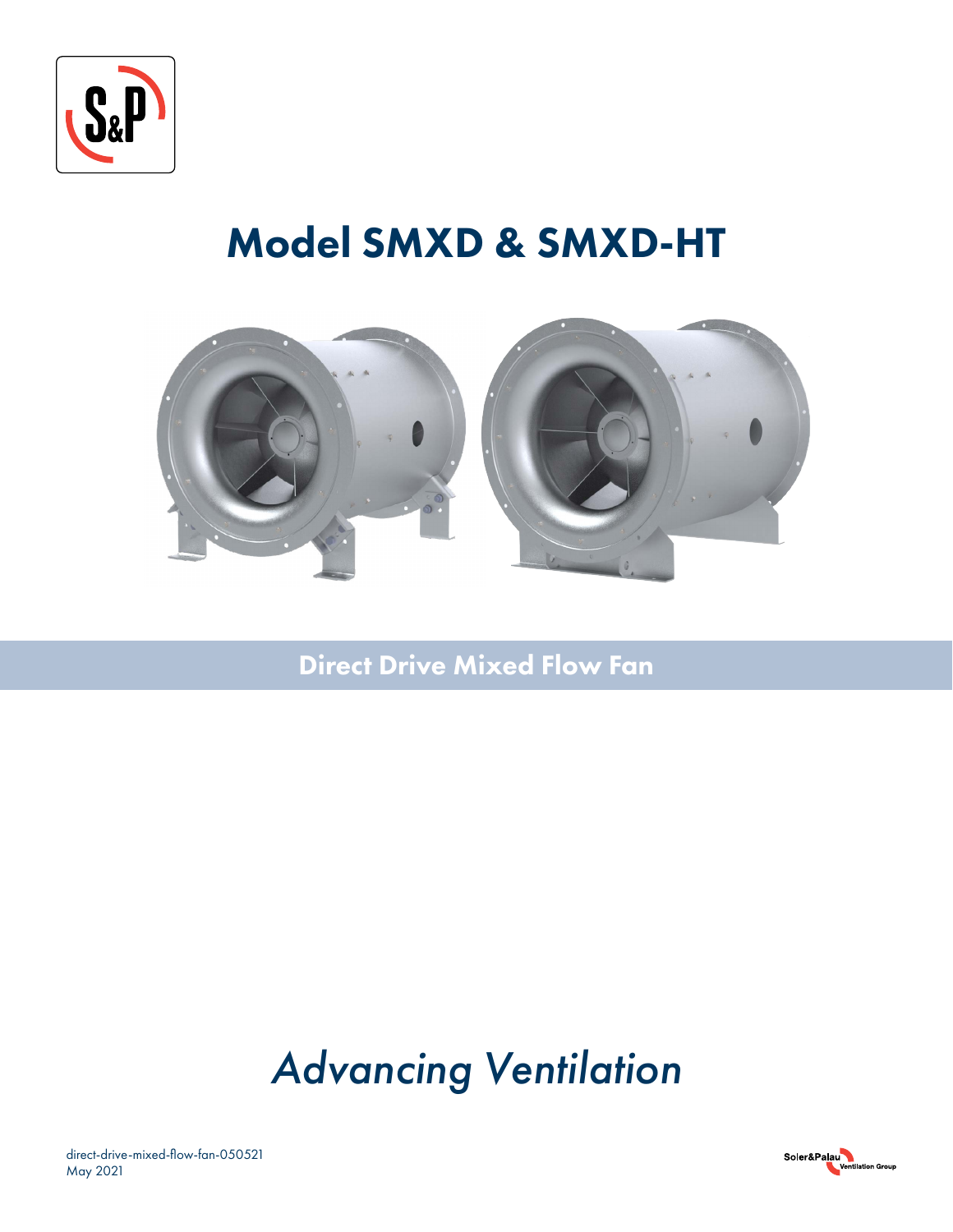# **MODEL SI** DIRECT DRIVE MIXED FLOW FAN



# MODEL FEATURES

- Rated up to 17,800 CFM in static pressure applications up to 5-1/2" w.g.
- •6 sizes ranging from 15 to 24" effective diameter wheels
- •Continuously welded and epoxy coated steel housing
- •For indoor use only
- •AMCA Air and Sound Licensed
- cULus Listed MODEL SMXD15 SHOWN

# MODEL OVERVIEW

Model SMXD mixed flow fans are inline ducted fans that can be used in exhaust, supply, or return air applications. Mixed flow fans act as a hybrid between axial and centrifugal fans. Meaning, they produce a lot of air such as axial fans, but they can handle higher pressures like centrifugal fans. When these technologies come together, the fan ends up being more efficient and quieter than similar tubular centrifugal fans.

S&P is taking efficiency a step further by focusing this design around efficient direct drive motors, which can be paired with AC drives to adjust fan speed. The ability to control the speed allows the fan to hit multiple fan selection points similar to how a belt drive fan would be applied. Another couple of advantages with this is the lack of transmission losses associated with belts, and less maintenance that is associated with belt drive units.

Mixed flow fans work great in many applications where high efficiency and low sound are a priority. Some of those include: parking garages, commercial buildings, warehouses, food retail centers, and educational buildings.

# CONSTRUCTION SPECIFICATIONS:

### Fan Housing

- •Heavy-gauge rolled steel construction
- Integral inlet and outlet flanges with mounting holes
- •Standard bolted -wheel inspection door
- •Continuously welded and epoxy coatedW
- •2 year fan housing warranty

### Mixed Flow Wheel

- •Steel wheel for light and heavy duty applications
- •Designed using CFD to contour blades for the quietest and most efficient performance possible

### **Motors**

- •One year motor warranty
- •Brands are nationally recognized and locally serviced
- •TEFC is standard, and all motors can be paired with an AC drive
- •208-230/460V or 575V available
- •Select 3-phase motors can be paired with a single phase input three phase output AC drive

### **Certifications**

- AMCA Air and Sound Certified
- cULus 705 Listed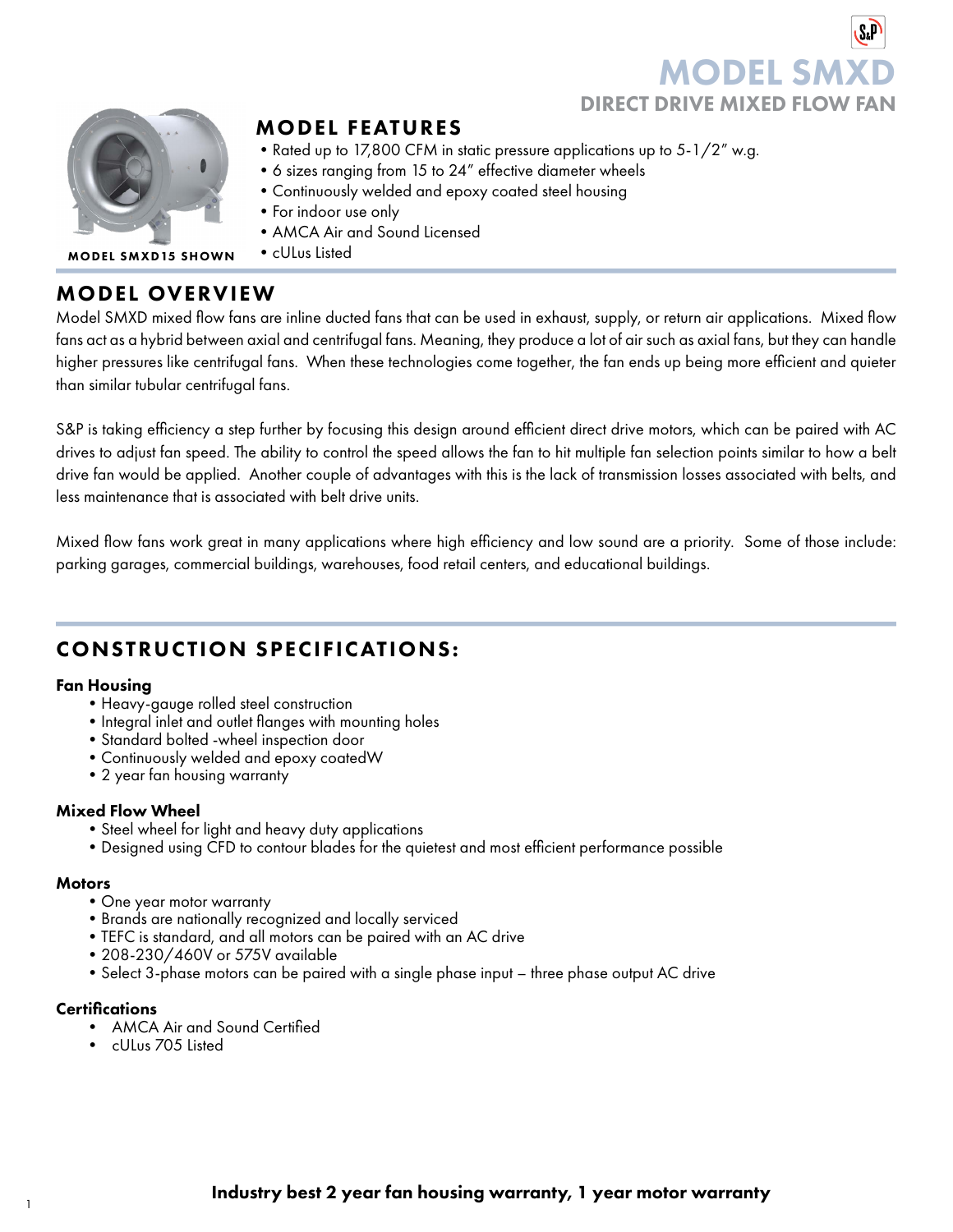# OPTIONS/ACCESSORIES



- Set just 4 parameters to get your fan started
- Plug-in options for advanced control
- Dual Safe Torque Off (STO)
- Equipped with the latest energy saving features
- Up to 180% overload for high torque applications
- On board PLC
- Straightforward installation and commissioning
- Easy motor pairing and performance control
- Robust and reliable design

**Disconnect Switch:** Non-fused safety disconnect available for all motor sizes.

Hanging & Floor Brackets: For base or ceiling mounting. Neoprene and spring isolators are available.

Mounting Rails: Designed for vertical and horizontal mounting. Rail kits include mounting brackets.

Inlet/Outlet Guard: Prevents objects from entering the fan inlet or outlet. Includes companion flange.

**Companion Flanges:** Inlet and/or outlet flanges are available for duct connection.

# SMXD-HT

The SMXD is available as the SMXD-HT, and it is UL Certified to ventilate heat and smoke in emergencies [500°F  $(260^{\circ}$ C) for 6 hours and 572 $^{\circ}$ F (300 $^{\circ}$ C) for 2 hours].

The SMXD-HT is equipped with high temperature features such as high temperature wiring and ceramic wire nuts.

**S**<sub>a</sub>P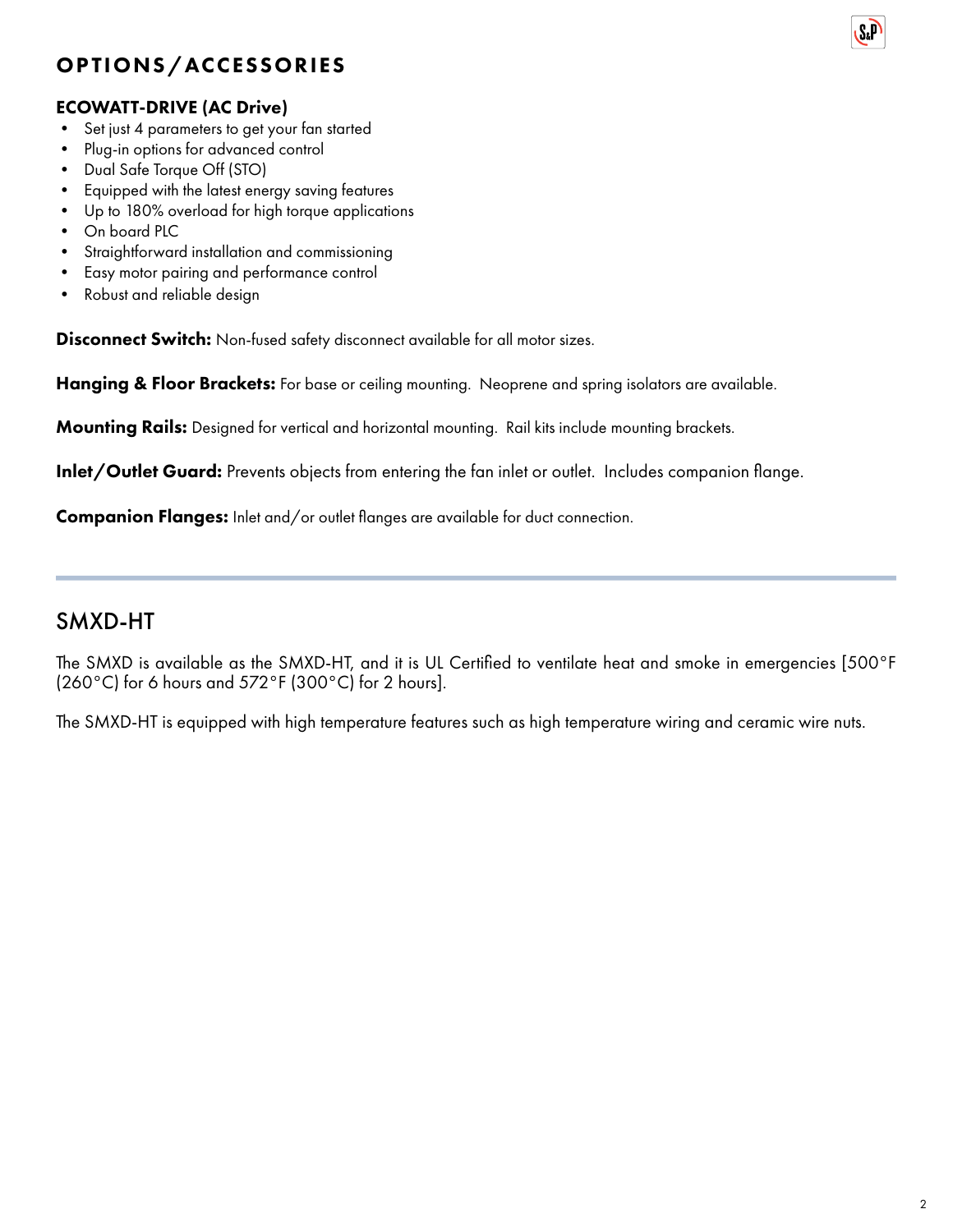# **PERFORMANCE**

### SMXD15

| <b>MODEL</b> | <b>CFM</b> | OV   |                     | Static Pressure in Inches w.g. |                           |                  |                |                |                          |                |                          |                          |                      |                                  |  |  |
|--------------|------------|------|---------------------|--------------------------------|---------------------------|------------------|----------------|----------------|--------------------------|----------------|--------------------------|--------------------------|----------------------|----------------------------------|--|--|
| <b>SMXD</b>  |            |      |                     | 1/4                            | 3/8                       | 1/2              | 5/8            | 3/4            | 7/8                      | 1              | $1 - 1/4$                | $1-1/2$                  | $1 - 3/4$            | $\overline{\mathbf{2}}$          |  |  |
|              |            |      | <b>RPM</b>          | 673                            | 750                       | 843              | $\blacksquare$ |                |                          | $\blacksquare$ |                          |                          |                      | $\overline{\phantom{a}}$         |  |  |
|              | 1300       | 491  | <b>BHP</b>          | 0.08                           | 0.12                      | 0.17             | $\blacksquare$ | $\blacksquare$ | $\blacksquare$           | $\blacksquare$ | $\blacksquare$           | $\blacksquare$           | $\blacksquare$       | $\overline{\phantom{a}}$         |  |  |
|              |            |      | <b>SONES</b>        | 4.0                            | 4.9                       | 6.1              | ÷,             |                |                          |                |                          |                          |                      |                                  |  |  |
|              |            |      | <b>RPM</b>          | 735                            | 798                       | 866              | 944            | ÷,             | $\blacksquare$           | ÷,             | $\blacksquare$           | $\overline{a}$           | ä,                   | ÷,                               |  |  |
|              | 1500       | 566  | <b>BHP</b>          | 0.11                           | 0.14                      | 0.18             | 0.23           | ÷              | $\overline{\phantom{a}}$ | $\blacksquare$ | $\overline{\phantom{a}}$ | $\overline{\phantom{a}}$ | $\ddot{\phantom{1}}$ | ÷                                |  |  |
|              |            |      | SONES               | 4.9                            | 5.5                       | $6.\overline{3}$ | 7.3            |                |                          | $\blacksquare$ |                          |                          |                      | ÷                                |  |  |
|              |            |      | <b>RPM</b>          | 802                            | 857                       | 913              | 972            | 1038           | $\tilde{\phantom{a}}$    | $\blacksquare$ | $\blacksquare$           | $\blacksquare$           | $\blacksquare$       | $\blacksquare$                   |  |  |
|              | 1700       | 642  | <b>BHP</b>          | 0.14                           | 0.17                      | 0.21             | 0.25           | 0.31           | $\blacksquare$           | ÷,             | ÷                        | $\overline{\phantom{a}}$ |                      | ÷,                               |  |  |
|              |            |      | SONES               | 5.8                            | 6.3                       | 7.0              | 7.7            | 8.6            | $\overline{a}$           | $\mathbf{r}$   | $\mathbf{r}$             | $\mathbf{r}$             | ÷.                   | $\overline{a}$                   |  |  |
|              |            |      | <b>RPM</b>          | 871                            | 921                       | 971              | 1021           | 1073           | 1130                     | 1194           |                          |                          |                      | $\overline{a}$                   |  |  |
|              | 1900       | 717  | <b>BHP</b>          | 0.17                           | 0.21                      | 0.25             | 0.29           | 0.34           | 0.40                     | 0.47           |                          |                          |                      |                                  |  |  |
|              |            |      | SONES               | 6.8                            | 7.2                       | 7.8              | 8.4            | 9.1            | 9.9                      | 10.9           |                          | $\blacksquare$           | $\blacksquare$       | $\blacksquare$                   |  |  |
|              |            |      | <b>RPM</b>          | 943                            | 988                       | 1033             | 1078           | 1123           | 1170                     | 1220           | 1333                     | L,                       |                      | ÷,                               |  |  |
|              | 2100       | 792  | <b>BHP</b>          | 0.22                           | 0.26                      | 0.30             | 0.34           | 0.39           | 0.44                     | 0.50           | 0.66                     | ÷,                       | ä,                   | $\blacksquare$                   |  |  |
| 2500         |            |      | <b>SONES</b>        | 7.8                            | 8.2                       | 8.7              | 9.3            | 9.8            | 10.5                     | 11.2           | 13.2                     |                          | $\blacksquare$       | $\blacksquare$                   |  |  |
|              |            | 868  | <b>RPM</b>          | 1016                           | 1058                      | 1099             | 1140           | 1181           | 1222                     | 1264           | 1356                     | 1461                     |                      | ÷                                |  |  |
|              | 2300       |      | <b>BHP</b>          | 0.27                           | 0.31                      | 0.36             | 0.40           | 0.45           | 0.50                     | 0.56           | 0.69                     | 0.86                     | $\overline{a}$       | $\blacksquare$                   |  |  |
|              |            |      | SONES               | 9.0                            | 9.4                       | 9.8              | 10.3           | 10.8           | 11.4                     | 12.0           | 13.5                     | 15.4                     |                      | $\overline{a}$                   |  |  |
|              |            |      | <b>RPM</b>          | 1090                           | 1129                      | 1167             | 1205           | 1242           | 1280                     | 1318           | 1396                     | 1482                     | 1578                 | $\blacksquare$                   |  |  |
|              |            | 943  | <b>BHP</b>          | 0.33                           | 0.38                      | 0.42             | 0.47           | 0.52           | 0.58                     | 0.63           | 0.75                     | 0.90                     | 1.09                 | $\blacksquare$                   |  |  |
|              |            |      | <b>SONES</b>        | 10.2                           | 10.6                      | 11.0             | 11.4           | 11.9           | 12.4                     | 13.0           | 14.2                     | 15.6                     | 17.2                 |                                  |  |  |
|              |            |      | <b>RPM</b>          | 1164                           | 1201                      | 1237             | 1272           | 1307           | 1342                     | 1377           | 1447                     | 1521                     | 1600                 | 1689                             |  |  |
| 15           | 2700       | 1019 | <b>BHP</b>          | 0.40                           | 0.45                      | 0.50             | 0.55           | 0.60           | 0.66                     | 0.72           | 0.84                     | 0.97                     | 1.14                 | 1.34                             |  |  |
|              |            |      | SONES               | 11.6                           | 12.0                      | 12.3             | 12.7           | 13.1           | 13.6                     | 14.1           | 15.2                     | 16.2                     | 17.4                 | 18.9                             |  |  |
|              | 2900       | 1094 | <b>RPM</b>          | 1240                           | $\overline{1}274$         | 1308             | 1341           | 1374           | 1406                     | 1439           | 1504                     | 1570                     | 1639                 | 1713                             |  |  |
|              |            |      | <b>BHP</b>          | 0.47                           | 0.53                      | 0.58             | 0.64           | 0.70           | 0.75                     | 0.81           | 0.93                     | 1.07                     | 1.22                 | 1.39                             |  |  |
|              |            |      | SONES               | 13.0                           | 13.4                      | 13.7             | 14.0           | 14.4           | 14.7                     | 15.2           | 16.1                     | 17.1                     | 18.0                 | 19.2                             |  |  |
|              |            |      | <b>RPM</b>          | 1316                           | 1349                      | 1380             | 1412           | 1443           | 1473                     | 1503           | 1564                     | 1625                     | 1687                 | $\overline{\phantom{a}}$         |  |  |
|              | 3100       | 1170 | <b>BHP</b>          | 0.56                           | 0.62<br>$\overline{1}4.8$ | 0.68             | 0.74           | 0.80           | 0.86                     | 0.92           | 1.05                     | 1.18                     | 1.33                 | ÷.                               |  |  |
|              |            |      | SONES<br><b>RPM</b> | 14.5<br>1392                   | 1423                      | 15.1<br>1454     | 15.4<br>1483   | 15.7<br>1512   | 16.1<br>1541             | 16.4<br>1570   | 17.2<br>1627             | 18.0<br>1684             | 18.9<br>1741         | $\overline{a}$<br>ä,             |  |  |
|              | 3300       | 1245 | <b>BHP</b>          | 0.66                           | 0.72                      | 0.79             | 0.85           | 0.91           | 0.98                     | 1.04           | 1.17                     | 1.31                     | 1.45                 |                                  |  |  |
|              |            |      | <b>SONES</b>        | 16.0                           | 16.3                      | 16.6             | 16.9           | 171            | 17.4                     | 177            | 18.4                     | 19.1                     | 19.9                 | $\blacksquare$<br>$\blacksquare$ |  |  |
|              |            |      | <b>RPM</b>          | 1469                           | 1499                      | 1528             | 1556           | 1584           | 1611                     | 1638           | 1692                     | 1746                     | $\blacksquare$       | $\blacksquare$                   |  |  |
|              | 3500       | 1321 | <b>BHP</b>          | 0.77                           | 0.84                      | 0.91             | 0.97           | 1.04           | 1.11                     | 1.17           | 1.31                     | 1.45                     | ä,                   | ä,                               |  |  |
|              |            |      | SONES               | 17.5                           | 17.8                      | 18.0             | 18.2           | 18.5           | 18.7                     | 19.0           | 19.6                     | 20.3                     | $\blacksquare$       | $\blacksquare$                   |  |  |
|              |            |      | <b>RPM</b>          | 1546                           | 1575                      | 1602             | 1629           | 1656           | 1682                     | 1708           |                          |                          | $\blacksquare$       | $\overline{\phantom{a}}$         |  |  |
|              | 3700       | 1396 | <b>BHP</b>          | 0.89                           | 0.97                      | 1.04             | 1.11           | 1.18           | 1.25                     | 1.32           | $\blacksquare$           | $\blacksquare$           | $\blacksquare$       | $\blacksquare$                   |  |  |
|              |            |      | SONES               | 18.9                           | 19.2                      | 19.4             | 19.7           | 19.9           | 20.2                     | 20.4           | $\overline{a}$           | $\overline{a}$           |                      | ÷,                               |  |  |
|              |            |      | <b>RPM</b>          | 1624                           | 1651                      | 1677             | 1703           | 1728           | ÷,                       | L.             | $\overline{a}$           | $\overline{a}$           | $\overline{a}$       | L.                               |  |  |
|              | 3900       | 1472 | <b>BHP</b>          | 1.03                           | 1.11                      | 1.18             | 1.25           | 1.33           | $\blacksquare$           | $\blacksquare$ | $\blacksquare$           | $\overline{\phantom{a}}$ | $\frac{1}{2}$        | $\blacksquare$                   |  |  |
|              |            |      | <b>SONES</b>        | 20.4                           | 20.7                      | 20.9             | 21.2           | 21.4           | $\blacksquare$           | $\blacksquare$ |                          |                          |                      | $\qquad \qquad \blacksquare$     |  |  |
|              |            |      | <b>RPM</b>          | 1702                           | 1727                      | $\blacksquare$   | $\blacksquare$ | $\blacksquare$ | $\blacksquare$           | $\blacksquare$ | $\blacksquare$           | $\blacksquare$           | $\blacksquare$       | $\overline{\phantom{a}}$         |  |  |
|              | 4100       | 1547 | <b>BHP</b>          | 1.18                           | 1.26                      | $\frac{1}{2}$    | ÷,             |                |                          | ÷,             |                          |                          |                      | $\overline{\phantom{a}}$         |  |  |
|              |            |      | <b>SONES</b>        | 22.0                           | 22.2                      | $\overline{a}$   | $\overline{a}$ |                | $\overline{a}$           | L.             |                          | $\overline{a}$           |                      |                                  |  |  |

 $S<sub>a</sub>$ 



S&P USA Ventilation Systems, LLC certifies that the SMXD<br>shown herein is licensed to bear the AMCA seal. The<br>ratings shown are based on tests and procedures performed<br>in accordance with AMCA Publication 211 and AMCA<br>Public



Performance certified is for installation type B: free inlet, ducted outlet. Power rating (BHP) does not include transmission losses. Performance ratings do not include the effects of appurtenances (accessories). The sound ratings shown are loudness values in hemispherical sones at 1.5 m (5 ft) in a hemispherical free field calculated per ANSI/AMCA Standard 301. Values shown are for Installation Type B: free inlet hemispherical sone levels.

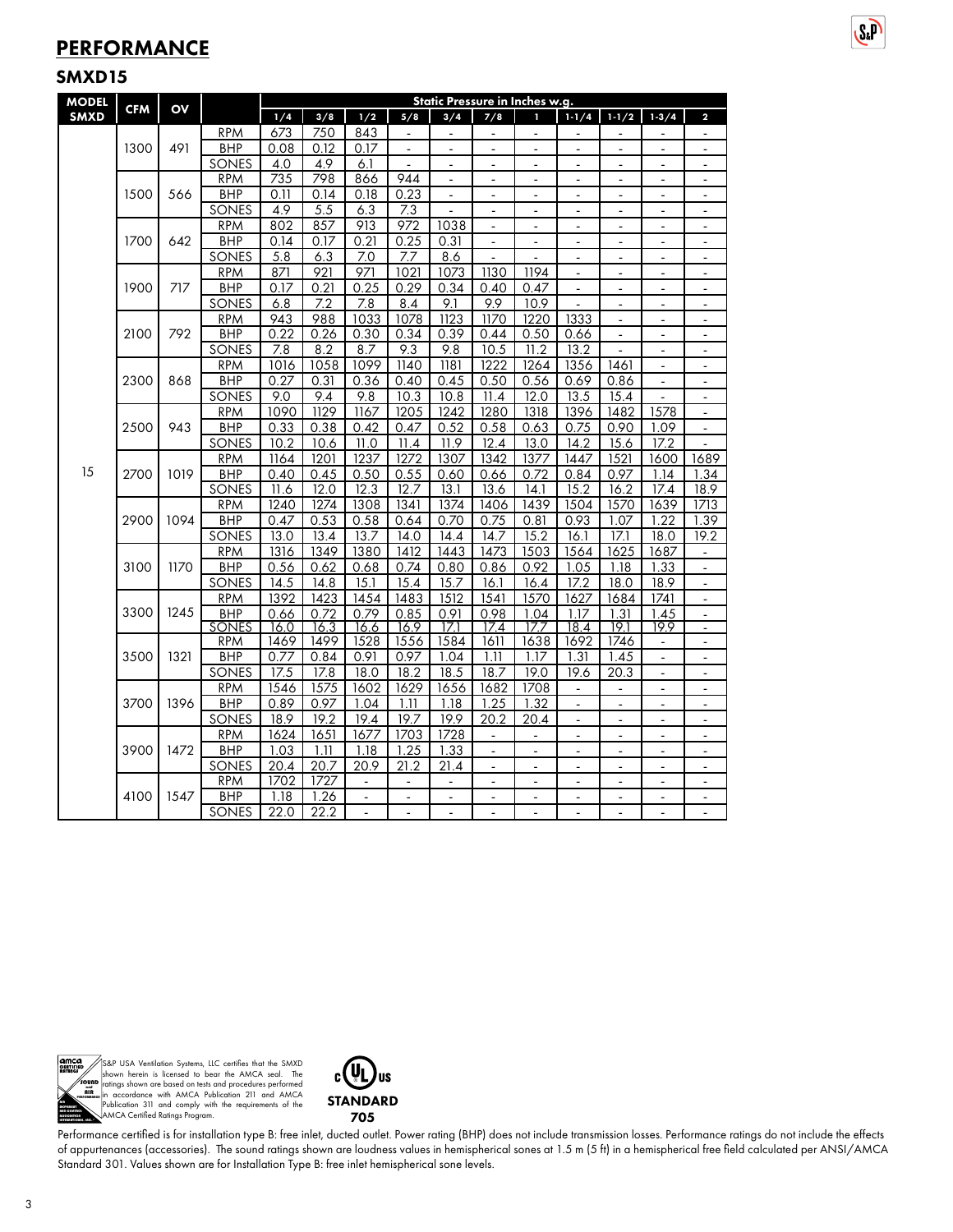| <b>MODEL</b> |            |      |            | Static Pressure in Inches w.g. |                   |                          |                          |                          |                |                              |                |                          |                              |  |
|--------------|------------|------|------------|--------------------------------|-------------------|--------------------------|--------------------------|--------------------------|----------------|------------------------------|----------------|--------------------------|------------------------------|--|
| <b>SMXD</b>  | <b>CFM</b> | OV   |            | 1/4                            | 3/8               | 1/2                      | 5/8                      | 3/4                      | 7/8            | 1                            | $1 - 1/4$      | $1 - 1/2$                | $\overline{\mathbf{c}}$      |  |
|              |            |      | <b>RPM</b> | 616                            | 680               | 754                      | $\overline{a}$           | $\tilde{\phantom{a}}$    | $\overline{a}$ | $\blacksquare$               | $\overline{a}$ | $\blacksquare$           | ÷.                           |  |
|              | 1700       | 507  | <b>BHP</b> | 0.11                           | 0.15              | 0.21                     | L.                       | L.                       | $\mathbb{Z}^2$ | L.                           | $\Delta$       | $\omega$                 | $\blacksquare$               |  |
|              |            |      | SONES      | 4.5                            | $\overline{5.3}$  | 6.4                      | $\overline{a}$           | ÷.                       | $\overline{a}$ | ÷,                           | $\overline{a}$ | $\overline{a}$           | ÷,                           |  |
|              |            |      | <b>RPM</b> | 684                            | 737               | 791                      | 851                      | 922                      |                | $\overline{\phantom{a}}$     | ä,             | ÷,                       |                              |  |
|              | 2000       | 596  | <b>BHP</b> | 0.15                           | 0.19              | 0.24                     | 0.30                     | 0.38                     | $\frac{1}{2}$  | $\overline{a}$               | $\blacksquare$ | $\blacksquare$           | ÷,                           |  |
|              |            |      | SONES      | 5.6                            | 6.3               | 7.0                      | 7.9                      | 9.0                      |                |                              | $\blacksquare$ | $\blacksquare$           | ۰                            |  |
|              |            |      | <b>RPM</b> | 757                            | 803               | 849                      | 896                      | 946                      | 1001           | 1064                         | $\blacksquare$ | $\sim$                   | $\blacksquare$               |  |
|              | 2300       | 685  | <b>BHP</b> | 0.20                           | 0.25              | 0.30                     | 0.35                     | 0.41                     | 0.49           | 0.59                         |                | $\overline{\phantom{a}}$ | $\blacksquare$               |  |
|              |            |      | SONES      | 6.9                            | 7.3               | 7.9                      | 8.6                      | 9.4                      | 10.4           | 11.5                         | L.             | $\overline{a}$           | $\overline{a}$               |  |
|              |            |      | <b>RPM</b> | 833                            | 874               | 915                      | 955                      | 996                      | 1039           | 1085                         | ä,             | $\overline{\phantom{a}}$ | $\blacksquare$               |  |
|              | 2600       | 775  | <b>BHP</b> | 0.27                           | 0.32              | 0.37                     | 0.42                     | 0.48                     | 0.55           | 0.62                         |                |                          |                              |  |
|              |            |      | SONES      | 8.2                            | 8.5               | 9.1                      | 9.7                      | 10.3                     | 11.0           | 11.9                         | L,             | $\blacksquare$           | ÷,                           |  |
|              |            |      | <b>RPM</b> | 911                            | 948               | 985                      | 1021                     | 1057                     | 1094           | 1132                         | 1305           |                          | ٠                            |  |
|              | 2900       | 864  | <b>BHP</b> | 0.34                           | 0.40              | 0.45                     | 0.51                     | 0.57                     | 0.64           | 0.71                         | 1.08           | $\blacksquare$           | $\overline{a}$               |  |
|              |            |      | SONES      | 9.6                            | 10.0              | 10.4                     | 10.9                     | 11.5                     | 12.1           | 12.8                         | 16.3           | $\overline{a}$           | $\blacksquare$               |  |
|              |            |      | <b>RPM</b> | 990                            | 1024              | 1058                     | 1091                     | 1124                     | 1157           | 1190                         | 1331           |                          | ä,                           |  |
|              | 3200       | 954  | <b>BHP</b> | 0.43                           | 0.49              | 0.55                     | 0.62                     | 0.68                     | 0.75           | 0.82                         | 1.15           | $\blacksquare$           | $\frac{1}{2}$                |  |
|              |            |      | SONES      | 11.2                           | 11.6              | 12.0                     | 12.4                     | 12.9                     | 13.5           | 14.1                         | 16.7           |                          |                              |  |
|              | 3500       | 1043 | <b>RPM</b> | 1070                           | 1102              | 1133                     | 1163                     | 1194                     | 1224           | 1254                         | 1377           | 1516                     | $\frac{1}{2}$                |  |
|              |            |      | <b>BHP</b> | 0.54                           | 0.61              | 0.67                     | 0.74                     | 0.81                     | 0.88           | 0.95                         | 1.27           | 1.70                     | ٠                            |  |
|              |            |      | SONES      | 13.0                           | 13.3              | 13.7                     | 14.1                     | 14.5                     | 14.9           | 15.5                         | 17.8           | 20.6                     | ÷.                           |  |
|              |            |      | <b>RPM</b> | 1151                           | 1180              | 1210                     | 1238                     | 1266                     | 1294           | 1322                         | 1433           | 1551                     | 1687                         |  |
| 16           | 3800       | 1133 | <b>BHP</b> | 0.66                           | 0.74              | 0.81                     | 0.88                     | 0.95                     | 1.03           | 1.10                         | 1.43           | 1.82                     | 2.34                         |  |
|              |            |      | SONES      | 14.9                           | 15.2              | $\overline{15.5}$        | 15.8                     | 16.2                     | 16.5           | 17.0                         | 19.1           | 21.2                     | 23.8                         |  |
|              | 4100       |      | <b>RPM</b> | 1232                           | 1260              | 1287                     | 1314                     | 1340                     | 1366           | 1392                         | 1495           | 1600                     | 1714                         |  |
|              |            | 1222 | <b>BHP</b> | 0.81                           | 0.89              | 0.97                     | 1.04                     | 1.12                     | 1.20           | 1.28                         | 1.62           | 2.00                     | 2.46                         |  |
|              |            |      | SONES      | 16.8                           | 17.1              | 17.3                     | 17.6                     | 18.0                     | 18.3           | 18.7                         | 20.4           | 22.2                     | 24.3                         |  |
|              |            |      | <b>RPM</b> | 1314                           | $\overline{1}341$ | 1366                     | 1391                     | 1416                     | 1441           | 1465                         | 1561           | 1657                     |                              |  |
|              | 4400       | 1311 | <b>BHP</b> | 0.97                           | 1.06              | 1.14                     | 1.23                     | 1.31                     | 1.39           | 1.48                         | 1.83           | 2.21                     | ÷,                           |  |
|              |            |      | SONES      | 18.6                           | 18.9              | 19.2                     | 19.5                     | 19.8                     | 20.1           | 20.4                         | 21.9           | 23.5                     |                              |  |
|              |            |      | <b>RPM</b> | 1397                           | 1422              | 1446                     | 1470                     | 1493                     | 1516           | 1539                         | 1629           | 1719                     | ÷.                           |  |
|              | 4700       | 1401 | <b>BHP</b> | 1.16                           | 1.25              | 1.34                     | 1.43                     | 1.52                     | 1.61           | 1.70                         | 2.07           | 2.46                     | $\overline{\phantom{0}}$     |  |
|              |            |      | SONES      | 20.5                           | 20.9              | 21.2                     | 21.4                     | 21.7                     | 22.0           | 22.2                         | 23.4           | 24.9                     | ä,                           |  |
|              |            |      | <b>RPM</b> | 1480                           | 1503              | 1526                     | 1549                     | 1571                     | 1593           | 1615                         | 1700           | $\overline{\phantom{a}}$ | ÷,                           |  |
|              | 5000       | 1490 | <b>BHP</b> | 1.37                           | 1.47              | 1.57                     | 1.66                     | 1.76                     | 1.85           | 1.95                         | 2.33           |                          |                              |  |
|              |            |      | SONES      | 22.6                           | 22.8              | 23.0                     | 23.3                     | 23.5                     | 23.8           | 24.0                         | 25.1           | $\blacksquare$           | $\blacksquare$               |  |
|              |            |      | <b>RPM</b> | 1563                           | 1585              | 1607                     | 1629                     | 1650                     | 1671           | 1691                         |                |                          |                              |  |
|              | 5300       | 1580 | <b>BHP</b> | 1.60                           | 1.71              | 1.81                     | 1.92                     | 2.02                     | 2.12           | 2.22                         | $\blacksquare$ | $\blacksquare$           | ۰                            |  |
|              |            |      | SONES      | 24.5                           | 24.7              | 25.0                     | 25.2                     | 25.5                     | 25.7           | 26.0                         | $\blacksquare$ | $\overline{\phantom{a}}$ | $\blacksquare$               |  |
|              |            |      | <b>RPM</b> | 1646                           | 1667              | 1689                     | 1709                     | 1729                     | 1749           | ÷.                           | $\mathbf{r}$   | $\sim$                   | ä,                           |  |
|              | 5600       | 1669 | <b>BHP</b> | 1.87                           | 1.98              | 2.09                     | 2.20                     | 2.30                     | 2.41           | $\blacksquare$               | $\blacksquare$ | $\overline{\phantom{a}}$ | $\frac{1}{2}$                |  |
|              |            |      | SONES      | 26.6                           | 26.8              | 27.0                     | 27.3                     | 27.5                     | 27.7           | L.                           | $\overline{a}$ | $\overline{a}$           | $\blacksquare$               |  |
|              |            |      | <b>RPM</b> | 1730                           | 1750              | $\blacksquare$           | $\overline{\phantom{a}}$ | $\blacksquare$           | $\blacksquare$ | $\blacksquare$               | $\blacksquare$ | $\blacksquare$           | $\blacksquare$               |  |
|              | 5900       | 1758 | BHP        | 2.16                           | 2.27              | $\overline{\phantom{a}}$ | $\overline{\phantom{a}}$ | $\overline{\phantom{a}}$ | $\blacksquare$ | $\qquad \qquad \blacksquare$ | $\overline{a}$ | $\overline{\phantom{a}}$ | $\qquad \qquad \blacksquare$ |  |
|              |            |      | SONES      | 28.6                           | 28.9              | $\overline{a}$           | ÷.                       | $\overline{a}$           | ÷.             | ÷.                           | $\overline{a}$ | ÷.                       |                              |  |



S&P USA Ventilation Systems, LLC certifies that the SMXD<br>shown herein is licensed to bear the AMCA seal. The<br>ratings shown are based on tests and procedures performed<br>in accordance with AMCA Publication 211 and AMCA<br>Public



Performance certified is for installation type B: free inlet, ducted outlet. Power rating (BHP) does not include transmission losses. Performance ratings do not include the effects of appurtenances (accessories). The sound ratings shown are loudness values in hemispherical sones at 1.5 m (5 ft) in a hemispherical free field calculated per ANSI/AMCA Standard 301. Values shown are for Installation Type B: free inlet hemispherical sone levels.

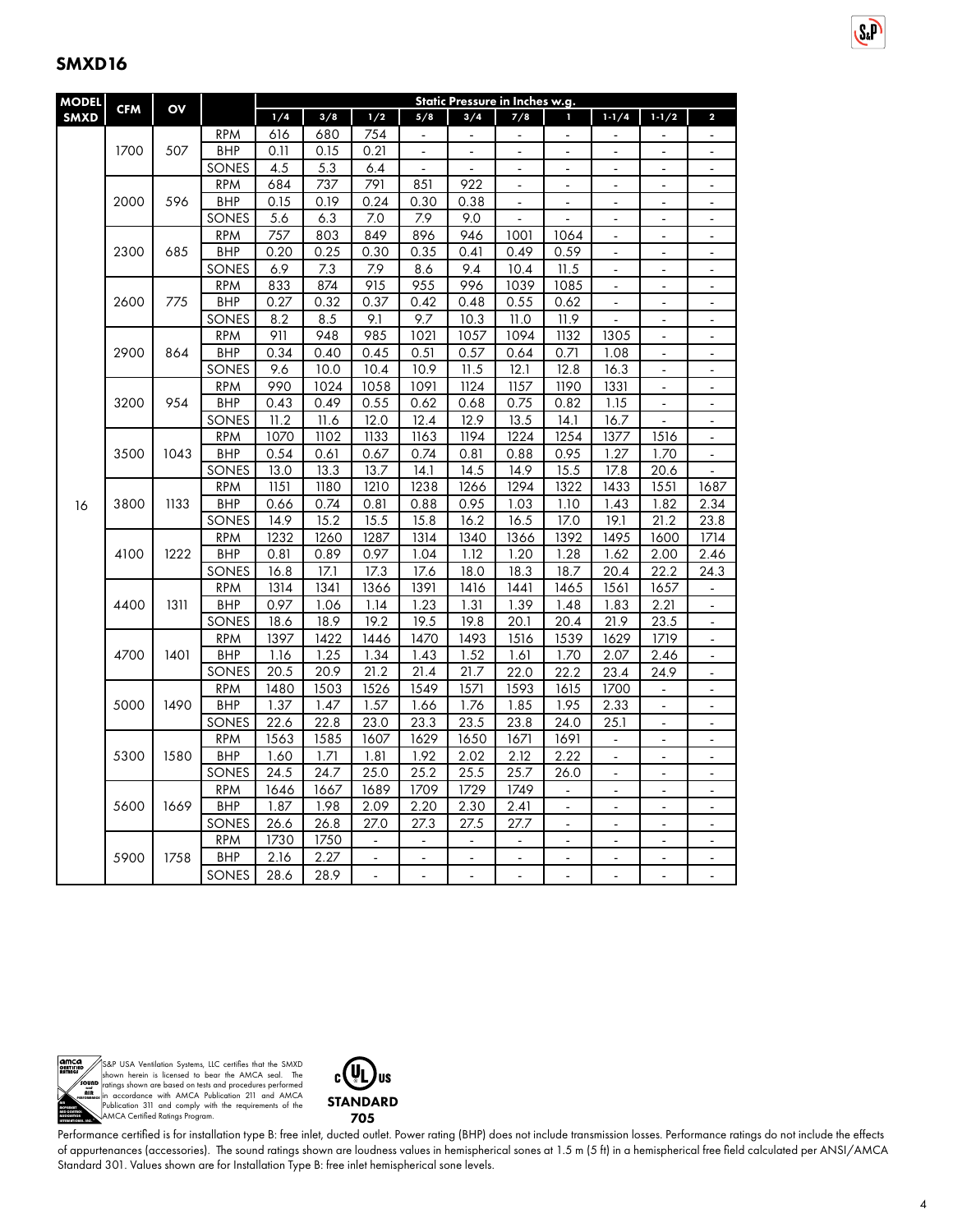| <b>MODEL</b> |            |       |                          |                   |              |                |                      |                |                | Static Pressure in Inches w.g. |                         |                |                          |                   |                |                          |
|--------------|------------|-------|--------------------------|-------------------|--------------|----------------|----------------------|----------------|----------------|--------------------------------|-------------------------|----------------|--------------------------|-------------------|----------------|--------------------------|
| <b>SMXD</b>  | <b>CFM</b> | OV    |                          | 1/4               | 1/2          | 3/4            | 1                    | $1 - 1/4$      | $1 - 1/2$      | 1.3/4                          | $\overline{\mathbf{c}}$ | $2 - 1/4$      | $2 - 1/2$                | $2 - 3/4$         | 3              | $3 - 1/4$                |
|              |            |       | <b>RPM</b>               | 485               | 661          |                |                      |                |                |                                |                         |                |                          |                   |                |                          |
|              | 1400       | 327   | <b>BHP</b>               | 0.09              | 0.22         | L.             | $\ddot{\phantom{a}}$ | ÷,             | ÷,             | $\overline{a}$                 | ÷,                      | ÷,             | ÷,                       | ÷.                | $\overline{a}$ | ä,                       |
|              |            |       | SONES                    | 2.8               | 5.3          | $\sim$         | ÷                    | ä,             | ÷              | $\overline{a}$                 | ÷                       | ÷              | $\blacksquare$           | $\blacksquare$    | $\blacksquare$ | $\blacksquare$           |
|              |            |       | <b>RPM</b>               | 526               | 681          | 814            | 933                  |                | ÷,             |                                |                         |                | L,                       |                   |                | ÷,                       |
|              | 1900       | 443   | <b>BHP</b>               | 0.12              | 0.26         | 0.42           | 0.60                 | ÷,             | ä,             | $\blacksquare$                 | $\blacksquare$          | $\blacksquare$ | $\mathbf{r}$             | $\blacksquare$    | $\blacksquare$ | $\blacksquare$           |
|              |            |       | SONES                    | 3.4               | 5.6          | 7.6            | 9.6                  | $\blacksquare$ | ä,             | $\overline{\phantom{a}}$       | ٠                       | L,             | $\overline{\phantom{a}}$ | L,                | ä,             | $\blacksquare$           |
|              |            |       | <b>RPM</b>               | 593               | 716          | 838            | 948                  | 1049           | 1144           | 1234                           | $\blacksquare$          | ÷,             | $\blacksquare$           | $\overline{a}$    | $\overline{a}$ | ÷,                       |
|              | 2400       | 560   | <b>BHP</b>               | 0.17              | 0.31         | 0.48           | 0.68                 | 0.89           | 1.11           | 1.36                           | $\blacksquare$          | ÷,             | $\blacksquare$           | ٠                 | ä,             | $\blacksquare$           |
| 3400<br>3900 |            |       | SONES                    | 4.6               | 6.2          | 8.0            | 9.8                  | 11.6           | 13.5           | 15.3                           | $\overline{a}$          | ÷,             |                          | L,                | ä,             | $\blacksquare$           |
|              |            |       | <b>RPM</b>               | 673               | 770          | 874            | 976                  | 1070           | 1159           | $\overline{1243}$              | 1324                    | 1401           | 1475                     | $\blacksquare$    | ÷,             | ÷,                       |
|              | 2900       | 677   | <b>BHP</b>               | 0.24              | 0.38         | 0.56           | 0.77                 | 0.99           | 1.23           | 1.48                           | 1.75                    | 2.03           | 2.32                     | $\blacksquare$    | $\blacksquare$ | $\overline{a}$           |
|              |            |       | SONES                    | 6.1               | 7.1          | 8.6            | 10.3                 | 12.0           | 13.8           | 15.5                           | 17.2                    | 18.8           | 20.4                     | $\blacksquare$    | ÷,             | ÷,                       |
|              |            |       | <b>RPM</b>               | 760               | 840          | 924            | 1014                 | 1101           | 1185           | 1265                           | 1341                    | 1414           | 1484                     | 1552              | 1618           | 1683                     |
|              |            | 793   | <b>BHP</b>               | 0.33              | 0.48         | 0.66           | 0.88                 | 1.12           | 1.37           | 1.64                           | 1.91                    | 2.21           | 2.51                     | 2.82              | 3.15           | 3.49                     |
|              |            |       | SONES                    | 7.8               | 8.5          | 9.4            | 10.9                 | 12.6           | 14.3           | 15.9                           | 17.6                    | 19.1           | 20.6                     | $\overline{22.1}$ | 23.5           | 24.9                     |
|              |            | 910   | <b>RPM</b>               | 850               | 919          | 990            | 1064                 | 1142           | 1220           | 1295                           | 1367                    | 1436           | 1504                     | 1568              | 1631           | 1693                     |
|              |            |       | <b>BHP</b>               | 0.46              | 0.61         | 0.79           | 1.00                 | 1.25           | 1.52           | 1.80                           | 2.10                    | 2.40           | 2.72                     | 3.04              | 3.38           | 3.73                     |
|              |            |       | SONES                    | 9.6               | 10.2         | 10.9           | 11.9                 | 13.4           | 14.9           | 16.6                           | 18.1                    | 19.5           | 21.0                     | 22.4              | 23.8           | 25.1                     |
|              |            |       | <b>RPM</b>               | 943               | 1003         | 1065           | 1129                 | 1194           | 1263           | 1333                           | 1401                    | 1467           | 1531                     | 1593              | 1653           | 1712                     |
| 18           | 4400       | 1027  | <b>BHP</b>               | 0.61              | 0.78<br>12.1 | 0.97<br>12.7   | 1.18<br>13.5         | 1.42           | 1.69<br>15.8   | 1.99                           | 2.30                    | 2.62<br>20.2   | 2.95<br>21.6             | 3.29<br>22.9      | 3.64<br>24.2   | 4.00<br>25.5             |
|              |            |       | SONES                    | 11.6<br>1037      | 1091         | 1146           | 1202                 | 14.4<br>1259   | 1318           | 17.3<br>1379                   | 18.8<br>1442            | 1504           | 1564                     | 1624              |                | 1739                     |
|              | 4900       | 1143  | <b>RPM</b><br><b>BHP</b> | 0.80              | 0.98         | 1.18           | 1.40                 | 1.64           | 1.90           | 2.20                           | 2.52                    | 2.86           | 3.20                     | 3.56              | 1682<br>3.93   | 4.30                     |
|              |            |       | SONES                    | $13.\overline{8}$ | 14.2         | 14.7           | 15.3                 | 16.1           | 17.1           | 18.3                           | 19.6                    | 21.0           | 22.3                     | 23.5              | 24.8           | 26.1                     |
|              | 5400       |       | <b>RPM</b>               | 1133              | 1181         | 1230           | 1280                 | 1332           | 1384           | $143\overline{7}$              | 1492                    | 1548           | 1605                     | 1661              | 1716           | ÷,                       |
|              |            | 1260  | <b>BHP</b>               | 1.03              | 1.23         | 1.43           | 1.66                 | 1.91           | 2.17           | 2.46                           | 2.77                    | 3.11           | 3.47                     | 3.85              | 4.23           | ä,                       |
|              |            |       | SONES                    | 16.1              | 16.4         | 16.9           | 17.5                 | 18.1           | 18.8           | 19.7                           | 20.7                    | 21.9           | 23.1                     | 24.3              | 25.6           | $\blacksquare$           |
|              |            |       | <b>RPM</b>               | 1229              | 1273         | 1318           | 1363                 | 1409           | 1456           | 1504                           | 1553                    | 1602           | 1653                     | 1705              | ٠              | $\overline{\phantom{a}}$ |
|              | 5900       | 1377  | <b>BHP</b>               | 1.31              | 1.52         | 1.74           | 1.97                 | 2.22           | 2.49           | 2.78                           | 3.09                    | 3.43           | 3.78                     | 4.16              | $\blacksquare$ | $\blacksquare$           |
|              |            |       | SONES                    | 18.6              | 18.9         | 19.2           | 19.7                 | 20.2           | 20.9           | 21.5                           | 22.3                    | 23.0           | 24.1                     | 25.2              | $\blacksquare$ | ÷,                       |
|              |            |       | <b>RPM</b>               | 1327              | 1367         | 1408           | 1449                 | 1491           | 1534           | 1577                           | 1621                    | 1666           | 1711                     |                   | ÷              | $\blacksquare$           |
|              | 6400       | 1493  | <b>BHP</b>               | 1.64              | 1.85         | 2.09           | 2.33                 | 2.59           | 2.87           | 3.16                           | 3.48                    | 3.81           | 4.16                     | $\overline{a}$    | ÷,             | $\blacksquare$           |
|              |            |       | SONES                    | 21.1              | 21.4         | 21.7           | 22.1                 | 22.5           | 23.0           | 23.5                           | 24.1                    | 24.8           | 25.6                     | $\overline{a}$    | ÷              | ÷,                       |
|              |            |       | <b>RPM</b>               | 1424              | 1461         | 1499           | 1537                 | 1576           | 1615           | 1655                           | 1695                    | 1735           | $\Box$                   | $\blacksquare$    | $\frac{1}{2}$  | $\blacksquare$           |
|              | 6900       | 1610  | <b>BHP</b>               | 2.01              | 2.25         | 2.49           | 2.75                 | 3.02           | 3.30           | 3.61                           | 3.92                    | 4.26           | $\blacksquare$           | ÷,                | ÷,             |                          |
|              |            |       | SONES                    | 23.7              | 23.9         | 24.1           | 24.5                 | 24.8           | 25.3           | 25.7                           | 26.3                    | 26.9           | ÷,                       | $\overline{a}$    | $\overline{a}$ | ÷,                       |
|              |            |       | <b>RPM</b>               | 1522              | 1557         | 1592           | 1627                 | 1663           | 1699           | 1736                           |                         | ÷,             | $\blacksquare$           |                   | ÷              | $\blacksquare$           |
|              | 7400       | 1727  | <b>BHP</b>               | 2.45              | 2.69         | 2.95           | 3.22                 | 3.50           | 3.80           | 4.11                           |                         | $\overline{a}$ |                          |                   |                | $\blacksquare$           |
|              |            |       | SONES                    | 26.3              | 26.5         | 26.7           | 27.0                 | 27.3           | 27.7           | 28.1                           | $\blacksquare$          | $\overline{a}$ | $\blacksquare$           | $\blacksquare$    | $\blacksquare$ | $\blacksquare$           |
|              |            |       | <b>RPM</b>               | 1621              | 1653         | 1686           | 1719                 | $\overline{a}$ | $\overline{a}$ | $\overline{\phantom{a}}$       | ÷                       | $\overline{a}$ | $\overline{a}$           | ٠                 | L,             | $\blacksquare$           |
|              | 7900       | 1843  | <b>BHP</b>               | 2.94              | 3.20         | 3.47           | 3.76                 | L.             | $\blacksquare$ | L.                             | $\overline{a}$          | $\blacksquare$ | $\blacksquare$           | $\overline{a}$    | $\blacksquare$ | $\blacksquare$           |
|              |            |       | SONES                    | 29.0              | 29.1         | 29.3           | 29.6                 | $\blacksquare$ | ä,             | $\overline{\phantom{a}}$       | ٠                       | ÷.             | $\blacksquare$           | $\blacksquare$    | L,             | $\blacksquare$           |
|              |            |       | <b>RPM</b>               | 1719              | 1750         |                |                      | $\overline{a}$ | $\blacksquare$ | $\overline{a}$                 | $\overline{a}$          | ÷.             | $\overline{a}$           | L.                | ÷,             | $\overline{a}$           |
|              | 8400       | 1960  | <b>BHP</b>               | 3.50              | 3.78         | $\blacksquare$ | $\blacksquare$       | $\blacksquare$ | $\blacksquare$ | ÷,                             | ä,                      | $\overline{a}$ | $\blacksquare$           | ÷,                | ÷,             | $\blacksquare$           |
|              |            | SONES | 31.7                     | 31.9              |              |                | $\blacksquare$       |                |                |                                |                         |                |                          |                   |                |                          |

 $S<sub>x</sub>P$ 



S&P USA Ventilation Systems, LLC certifies that the SMXD<br>shown herein is licensed to bear the AMCA seal. The<br>ratings shown are based on tests and procedures performed<br>in accordance with AMCA Publication 211 and AMCA<br>Public



Performance certified is for installation type B: free inlet, ducted outlet. Power rating (BHP) does not include transmission losses. Performance ratings do not include the effects of appurtenances (accessories). The sound ratings shown are loudness values in hemispherical sones at 1.5 m (5 ft) in a hemispherical free field calculated per ANSI/AMCA Standard 301. Values shown are for Installation Type B: free inlet hemispherical sone levels.

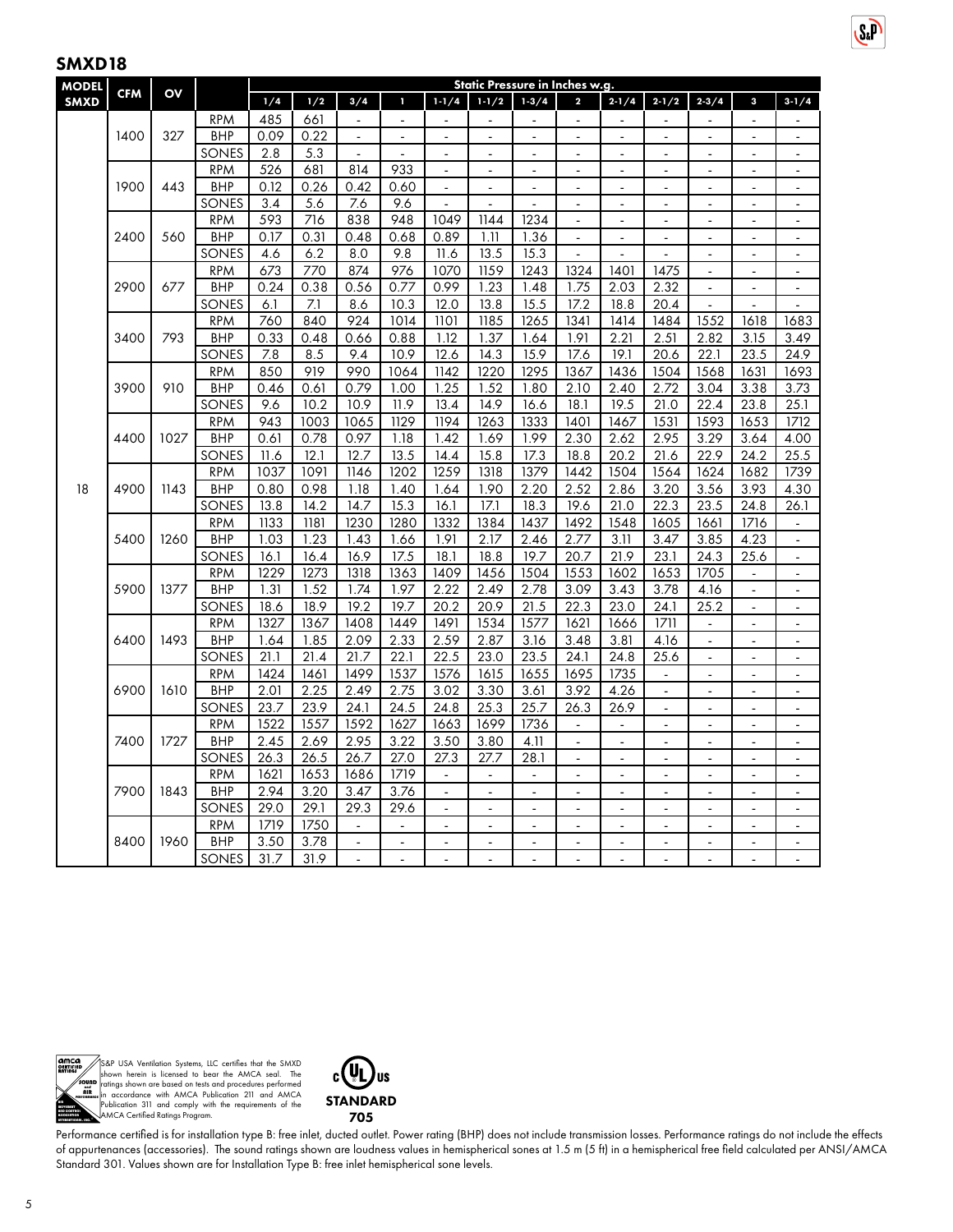| <b>MODEL</b> |            | OV           |            | Static Pressure in Inches w.g. |      |                          |                |                          |                   |                          |                          |                |                              |                          |  |
|--------------|------------|--------------|------------|--------------------------------|------|--------------------------|----------------|--------------------------|-------------------|--------------------------|--------------------------|----------------|------------------------------|--------------------------|--|
| <b>SMXD</b>  | <b>CFM</b> |              |            | 1/4                            | 1/2  | 3/4                      | T              | $1 - 1/4$                | $1-3/4$           | $2 - 1/4$                | $2 - 3/4$                | $3 - 1/4$      | $3 - 3/4$                    | 4.1/4                    |  |
|              |            |              | <b>RPM</b> | 452                            | 596  | 719                      | $\overline{a}$ |                          |                   |                          |                          |                |                              |                          |  |
|              | 2200       | 398          | <b>BHP</b> | 0.14                           | 0.31 | 0.50                     | $\blacksquare$ | $\overline{\phantom{a}}$ | $\blacksquare$    | $\blacksquare$           | $\blacksquare$           | $\blacksquare$ | $\blacksquare$               | $\blacksquare$           |  |
|              |            |              | SONES      | 3.4                            | 5.7  | 8.0                      | $\blacksquare$ | $\blacksquare$           | $\blacksquare$    | $\overline{\phantom{a}}$ | $\overline{\phantom{a}}$ | $\blacksquare$ | ä,                           | $\overline{\phantom{0}}$ |  |
|              |            |              | <b>RPM</b> | 511                            | 627  | 737                      | 837            | 929                      | $\overline{a}$    | $\ddot{\phantom{a}}$     | $\ddot{\phantom{a}}$     | ÷,             | $\overline{a}$               | ä,                       |  |
|              | 2900       | 524          | <b>BHP</b> | 0.20                           | 0.38 | 0.59                     | 0.83           | 1.10                     | $\blacksquare$    | $\blacksquare$           | $\blacksquare$           | $\blacksquare$ | $\blacksquare$               | $\blacksquare$           |  |
|              |            |              | SONES      | 4.5                            | 6.3  | 8.3                      | 10.3           | 12.2                     |                   |                          | $\ddot{\phantom{a}}$     |                | $\overline{a}$               | ÷.                       |  |
|              |            |              | <b>RPM</b> | 588                            | 676  | 771                      | 862            | 947                      | 1102              | 1242                     | $\blacksquare$           | $\blacksquare$ | $\blacksquare$               | $\blacksquare$           |  |
|              | 3600       | 651          | <b>BHP</b> | 0.29                           | 0.47 | 0.70                     | 0.96           | 1.24                     | 1.86              | 2.55                     | $\blacksquare$           | $\blacksquare$ | $\blacksquare$               | $\blacksquare$           |  |
|              |            |              | SONES      | 6.2                            | 7.2  | 8.9                      | 10.7           | 12.6                     | 16.2              | 19.7                     | L.                       | $\overline{a}$ | $\blacksquare$               | $\blacksquare$           |  |
|              |            |              | <b>RPM</b> | 672                            | 743  | 819                      | 898            | 976                      | 1122              | 1254                     | 1377                     | 1493           | $\overline{a}$               | ÷,                       |  |
|              | 4300       | 777          | <b>BHP</b> | 0.42                           | 0.60 | 0.83                     | 1.11           | 1.41                     | 2.07              | 2.79                     | 3.58                     | 4.42           | $\overline{a}$               | $\blacksquare$           |  |
|              |            |              | SONES      | 8.2                            | 8.9  | 9.9                      | 11.5           | 13.2                     | 16.7              | 20.0                     | 23.3                     | 26.4           | $\overline{a}$               |                          |  |
|              |            |              | <b>RPM</b> | 760                            | 820  | 883                      | 948            | 1016                     | 1151              | 1276                     | 1393                     | 1503           | 1608                         | 1708                     |  |
|              | 5000       | 904          | <b>BHP</b> | 0.59                           | 0.79 | 1.02                     | 1.29           | 1.60                     | 2.31              | 3.07                     | 3.89                     | 4.76           | 5.69                         | 6.66                     |  |
|              |            |              | SONES      | 10.4                           | 10.8 | 11.6                     | 12.6           | 14.1                     | 17.4              | 20.5                     | 23.7                     | 26.6           | 29.5                         | 32.3                     |  |
|              |            |              | <b>RPM</b> | 851                            | 903  | 957                      | 1012           | 1069                     | 1189              | 1307                     | 1418                     | 1523           | 1623                         | 1719                     |  |
|              | 5700       | 1030         | <b>BHP</b> | 0.82                           | 1.03 | 1.27                     | 1.54           | 1.85                     | 2.57              | 3.38                     | 4.24                     | 5.15           | 6.11                         | 7.11                     |  |
|              |            |              | SONES      | 12.7                           | 13.1 | 13.7                     | 14.5           | 15.4                     | 18.3              | 21.3                     | 24.3                     | 27.1           | 29.9                         | 32.7                     |  |
|              |            | 6400<br>1157 | <b>RPM</b> | 944                            | 990  | 1037                     | 1085           | 1135                     | 1237              | 1344                     | 1449                     | 1550           | 1646                         | 1738                     |  |
|              |            |              | <b>BHP</b> | 1.10                           | 1.33 | 1.58                     | 1.86           | 2.17                     | 2.88              | 3.71                     | 4.62                     | 5.58           | 6.57                         | 7.61                     |  |
|              |            |              | SONES      | 15.2                           | 15.5 | 16.0                     | 16.7           | 17.5                     | 19.5              | 22.3                     | 25.1                     | 27.9           | 30.5                         | 33.2                     |  |
|              |            |              | <b>RPM</b> | 1038                           | 1079 | 1121                     | 1164           | 1207                     | 1297              | 1391                     | 1488                     | 1583           | 1675                         | $\blacksquare$           |  |
| 20           | 7100       | 1283         | <b>BHP</b> | 1.44                           | 1.69 | 1.96                     | 2.25           | 2.57                     | 3.27              | 4.09                     | 5.03                     | 6.03           | 7.07                         |                          |  |
|              |            |              | SONES      | 18.0                           | 18.3 | 18.7                     | 19.2           | 19.7                     | $\overline{2}1.4$ | 23.5                     | 26.1                     | 28.7           | 31.3                         | $\blacksquare$           |  |
|              |            | <b>RPM</b>   | 1132       | 1170                           | 1208 | 1246                     | 1285           | 1365                     | 1448              | 1534                     | 1622                     | 1710           | $\mathbf{r}$                 |                          |  |
|              |            | 7800<br>1410 | <b>BHP</b> | 1.86                           | 2.12 | 2.41                     | 2.72           | 3.04                     | 3.76              | 4.58                     | 5.50                     | 6.52           | 7.61                         | $\mathbf{r}$             |  |
|              |            |              | SONES      | 20.8                           | 21.0 | 21.4                     | 21.9           | 22.4                     | 23.7              | 25.3                     | 27.3                     | 29.7           | 32.3                         | $\overline{\phantom{a}}$ |  |
|              |            |              | <b>RPM</b> | 1228                           | 1262 | 1296                     | 1331           | 1367                     | 1439              | 1513                     | 1590                     | 1669           | 1750                         |                          |  |
|              | 8500       | 1536         | <b>BHP</b> | 2.35                           | 2.64 | 2.94                     | 3.26           | 3.60                     | 4.34              | 5.16                     | 6.07                     | 7.08           | 8.19                         | $\blacksquare$           |  |
|              |            |              | SONES      | 23.8                           | 24.0 | 24.3                     | 24.7           | 25.2                     | 26.3              | 27.6                     | 29.0                     | 31.0           | 33.5                         | $\mathbf{r}$             |  |
|              |            |              | <b>RPM</b> | 1323                           | 1355 | 1387                     | 1419           | 1451                     | 1517              | 1585                     | 1654                     | 1725           | $\overline{a}$               | $\blacksquare$           |  |
|              | 9200       | 1663         | <b>BHP</b> | 2.93                           | 3.24 | 3.56                     | 3.90           | 4.25                     | 5.01              | 5.84                     | 6.76                     | 7.75           | $\qquad \qquad \blacksquare$ | $\blacksquare$           |  |
|              |            |              | SONES      | 26.9                           | 27.1 | 27.4                     | 27.8           | 28.1                     | 29.0              | 30.0                     | 31.3                     | 32.9           | $\overline{a}$               | ÷,                       |  |
|              |            |              | <b>RPM</b> | 1420                           | 1449 | 1478                     | 1508           | 1538                     | 1599              | 1661                     | 1724                     | $\blacksquare$ | $\blacksquare$               | $\blacksquare$           |  |
|              | 9900       | 1789         | <b>BHP</b> | 3.60                           | 3.93 | 4.27                     | 4.62           | 4.99                     | 5.78              | 6.63                     | 7.56                     | $\overline{a}$ | ÷,                           | ÷,                       |  |
|              |            |              | SONES      | 30.1                           | 30.3 | 30.5                     | 30.8           | 31.1                     | 31.9              | 32.9                     | 34.1                     | ÷,             | $\overline{a}$               | ä,                       |  |
|              |            |              | <b>RPM</b> | 1516                           | 1543 | 1571                     | 1598           | 1626                     | 1682              | 1740                     | $\Box$                   | $\blacksquare$ | ÷,                           | ÷,                       |  |
|              | 10600      | 1916         | <b>BHP</b> | 4.37                           | 4.71 | 5.07                     | 5.45           | 5.84                     | 6.65              | 7.53                     | $\ddot{\phantom{a}}$     |                | $\overline{a}$               | ä,                       |  |
|              |            |              | SONES      | 33.5                           | 33.7 | 33.9                     | 34.1           | 34.4                     | 35.1              | 36.0                     | $\blacksquare$           | $\blacksquare$ | $\blacksquare$               | $\blacksquare$           |  |
|              |            |              | <b>RPM</b> | 1613                           | 1638 | 1664                     | 1690           | 1716                     | $\blacksquare$    | $\blacksquare$           | $\overline{a}$           | ä,             | ÷,                           | ÷,                       |  |
|              | 11300      | 2042         | <b>BHP</b> | 5.24                           | 5.61 | 5.99                     | 6.38           | 6.79                     | $\mathbf{r}$      | $\mathbf{r}$             | L.                       | ä,             | $\overline{a}$               | $\Box$                   |  |
|              |            |              | SONES      | 37.1                           | 37.2 | 37.4                     | 37.6           | 37.9                     | $\mathbf{r}$      | $\blacksquare$           | $\mathbf{r}$             | $\blacksquare$ | ä,                           | ÷.                       |  |
|              |            |              | <b>RPM</b> | 1709                           | 1733 |                          |                |                          |                   |                          |                          |                |                              |                          |  |
|              | 12000      | 2169         | <b>BHP</b> | 6.23                           | 6.62 | $\overline{\phantom{a}}$ | $\blacksquare$ | $\blacksquare$           | $\blacksquare$    | $\blacksquare$           | $\blacksquare$           | $\frac{1}{2}$  | $\blacksquare$               | $\blacksquare$           |  |
|              |            |              | SONES      | 40.8                           | 40.9 |                          |                |                          | $\overline{a}$    | ÷,                       | ä,                       | ä,             |                              | ÷,                       |  |



S&P USA Ventilation Systems, LLC certifies that the SMXD<br>shown herein is licensed to bear the AMCA seal. The<br>ratings shown are based on tests and procedures performed<br>in accordance with AMCA Publication 211 and AMCA<br>Public



Performance certified is for installation type B: free inlet, ducted outlet. Power rating (BHP) does not include transmission losses. Performance ratings do not include the effects of appurtenances (accessories). The sound ratings shown are loudness values in hemispherical sones at 1.5 m (5 ft) in a hemispherical free field calculated per ANSI/AMCA Standard 301. Values shown are for Installation Type B: free inlet hemispherical sone levels.

**S**<sub>R</sub>P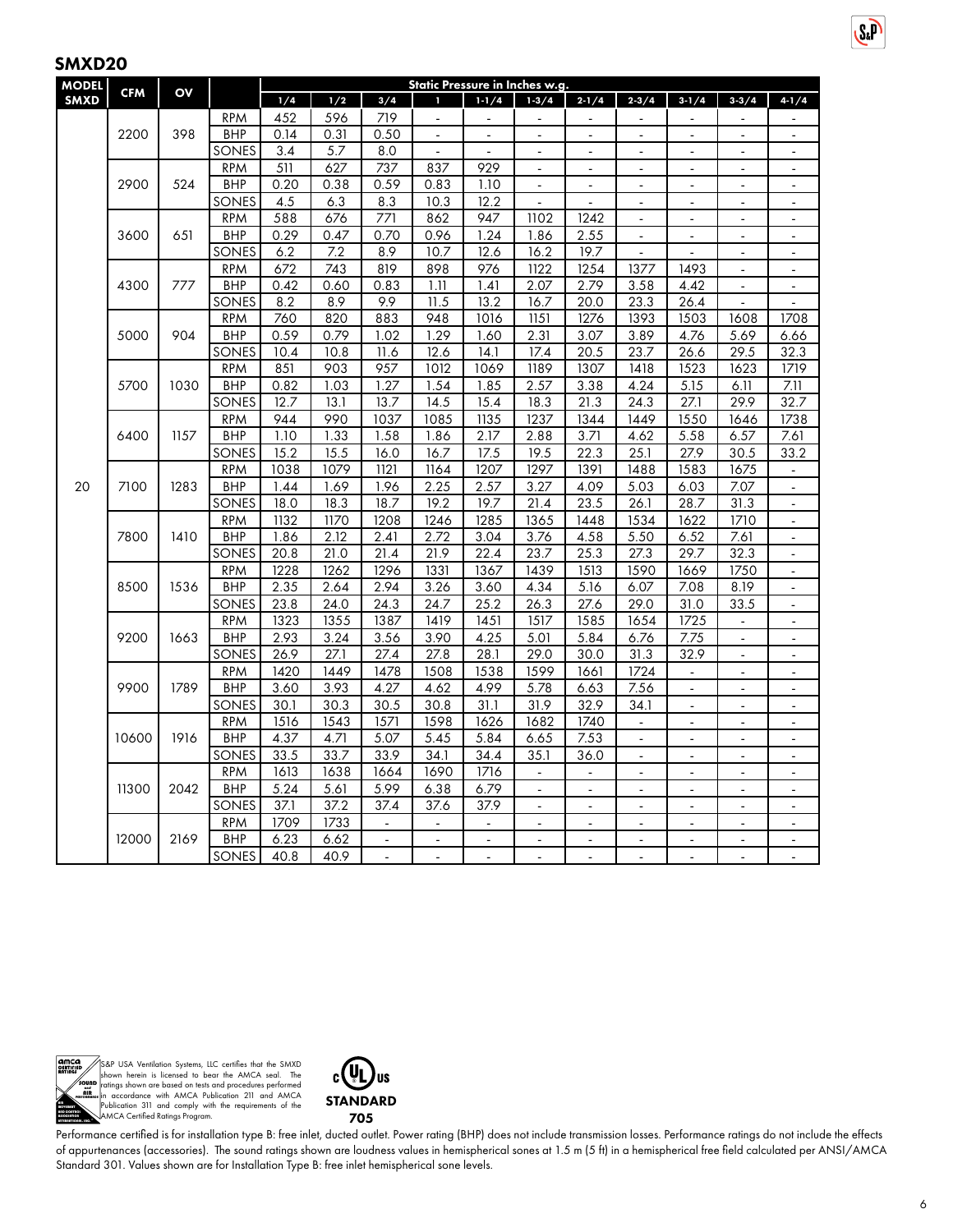| <b>MODEL</b> |            | OV   |                          | Static Pressure in Inches w.g. |              |                |                |                         |                |                |                |                           |                |                          |                          |  |  |
|--------------|------------|------|--------------------------|--------------------------------|--------------|----------------|----------------|-------------------------|----------------|----------------|----------------|---------------------------|----------------|--------------------------|--------------------------|--|--|
| <b>SMXD</b>  | <b>CFM</b> |      |                          | 1/4                            | 1/2          | T              | $1 - 1/2$      | $\overline{\mathbf{c}}$ | $2 - 1/2$      | 3              | $3 - 1/2$      | 4                         | $4 - 1/2$      | 5                        | $5 - 1/2$                |  |  |
|              |            |      | RPM                      | 381                            | 519          | $\Box$         | ä,             | $\overline{a}$          | $\mathbf{r}$   | $\mathbf{r}$   | $\overline{a}$ | $\blacksquare$            | $\mathbf{r}$   |                          |                          |  |  |
|              | 2400       | 343  | <b>BHP</b>               | 0.15                           | 0.35         |                |                |                         |                |                |                |                           |                |                          |                          |  |  |
|              |            |      | SONES                    | 3.2                            | 6.2          | $\blacksquare$ | $\blacksquare$ | $\blacksquare$          | $\blacksquare$ | $\blacksquare$ | $\blacksquare$ | $\blacksquare$            | $\blacksquare$ | $\blacksquare$           | $\blacksquare$           |  |  |
|              |            |      | <b>RPM</b>               | 431                            | 542          | 736            | $\blacksquare$ |                         | $\blacksquare$ | ä,             | ÷,             | ÷,                        | ä,             | L,                       | $\blacksquare$           |  |  |
|              | 3500       | 500  | <b>BHP</b>               | 0.22                           | 0.44         | 1.00           | $\mathbf{r}$   | L.                      | $\mathbf{L}$   | $\blacksquare$ | L.             | $\Box$                    | $\blacksquare$ | $\overline{a}$           | ÷.                       |  |  |
|              |            |      | SONES                    | 4.0                            | 6.5          | 11.3           | $\overline{a}$ |                         | $\blacksquare$ | $\sim$         | ٠              | $\blacksquare$            | $\blacksquare$ | ٠                        | $\sim$                   |  |  |
|              |            |      | <b>RPM</b>               | 514                            | 589          | 758            | 907            | 1036                    | ä,             |                |                | ÷,                        |                |                          | $\Box$                   |  |  |
|              | 4600       | 657  | <b>BHP</b>               | 0.35                           | 0.56         | 1.18           | 1.93           | 2.72                    | $\blacksquare$ | $\blacksquare$ | ٠              | $\blacksquare$            | $\blacksquare$ | $\blacksquare$           | $\blacksquare$           |  |  |
|              |            |      | SONES                    | 6.1                            | 7.4          | 11.7           | 16.1           | 20.0                    |                |                |                | ÷                         | ٠              |                          | $\blacksquare$           |  |  |
|              |            |      | <b>RPM</b>               | 606                            | 663          | 793            | 929            | 1055                    | 1166           | 1270           | 1367           | $\Box$                    | $\mathbf{r}$   | $\blacksquare$           | $\omega$                 |  |  |
|              | 5700       | 814  | <b>BHP</b>               | 0.55                           | 0.78         | 1.38           | 2.18           | 3.10                    | 4.04           | 5.02           | 6.08           | $\tilde{\phantom{a}}$     | $\overline{a}$ | ÷,                       | $\overline{\phantom{a}}$ |  |  |
|              |            |      | SONES                    | 8.5                            | 9.4          | 12.4           | 16.4           | 20.3                    | 24.0           | 27.7           | 31.1           | ÷,                        |                |                          | $\blacksquare$           |  |  |
|              |            |      | <b>RPM</b>               | 702                            | 750          | 849            | 964            | 1079                    | 1188           | 1288           | 1381           | 1469                      | 1553           | 1634                     | $\blacksquare$           |  |  |
|              | 6800       | 971  | <b>BHP</b>               | 0.83                           | 1.09         | 1.68           | 2.47           | 3.43                    | 4.51           | 5.60           | 6.72           | 7.89                      | 9.10           | 10.36                    | $\blacksquare$           |  |  |
|              |            |      | SONES                    | 11.2                           | 12.0         | 13.8           | 17.1           | 20.7                    | 24.4           | 28.0           | 31.4           | 34.9                      | 38.3           | 41.6                     | ä,                       |  |  |
|              | 7900       | 1129 | <b>RPM</b>               | 800                            | 843          | 926            | 1016           | 1115                    | 1214           | 1311           | 1403           | 1488                      | 1569           | 1647                     | 1722                     |  |  |
|              |            |      | BHP                      | 1.20                           | 1.49         | 2.12           | 2.88           | 3.82                    | 4.91           | 6.11           | 7.39           | 8.66                      | 9.96           | 11.28                    | 12.65                    |  |  |
|              |            |      | SONES                    | 14.3                           | 14.8         | 16.2           | 18.3           | 21.5                    | 24.9           | 28.3           | 31.7           | 35.2                      | 38.5           | 41.9                     | 45.2                     |  |  |
|              |            |      | <b>RPM</b>               | 900                            | 938          | 1011           | 1085           | 1166                    | 1253           | 1341           | 1427           | 1511                      | 1591           | 1667                     | 1740                     |  |  |
|              | 9000       | 1286 | <b>BHP</b>               | 1.69                           | 2.01         | 2.70           | 3.46           | 4.37                    | 5.43           | 6.63           | 7.94           | 9.34                      | 10.81          | 12.25                    | 13.71                    |  |  |
|              |            |      | SONES                    | 17.5                           | 18.0<br>1035 | 19.1<br>1101   | 20.5           | 22.6                    | 25.8           | 29.0           | 32.2           | 35.6                      | 38.9           | 42.2                     | 45.5                     |  |  |
|              | 10100      | 1443 | <b>RPM</b><br><b>BHP</b> | 1002                           |              |                | 1166           | 1232                    | 1306           | 1383           | 1462           | 1539                      | 1616           | 1690                     | $\blacksquare$           |  |  |
| 22           |            |      | SONES                    | 2.29<br>20.8                   | 2.65<br>21.1 | 3.40<br>22.1   | 4.21<br>23.4   | 5.10<br>25.2            | 6.13<br>27.3   | 7.30<br>30.1   | 8.60<br>33.2   | 10.00<br>36.4             | 11.51<br>39.5  | 13.08<br>42.8            | $\blacksquare$<br>L.     |  |  |
|              |            |      | <b>RPM</b>               | 1104                           | 1134         | 1194           | 1253           | 1311                    | 1371           | 1438           | 1507           | 1578                      | 1648           | 1718                     | $\blacksquare$           |  |  |
|              | 11200      | 1600 | <b>BHP</b>               | 3.04                           | 3.43         | 4.25           | 5.11           | 6.03                    | 7.03           | 8.18           | 9.45           | 10.83                     | 12.33          | 13.91                    | $\overline{\phantom{a}}$ |  |  |
|              |            |      | SONES                    | 24.4                           | 24.8         | 25.7           | 26.9           | 28.2                    | 29.8           | 32.0           | 34.5           | 37.4                      | 40.4           | 43.6                     | $\blacksquare$           |  |  |
|              |            |      | <b>RPM</b>               | 1206                           | 1234         | 1289           | 1343           | 1396                    | 1450           | 1504           | 1564           | 1627                      | 1691           | $\overline{\phantom{a}}$ | $\overline{\phantom{a}}$ |  |  |
|              | 12300      | 1757 | <b>BHP</b>               | 3.94                           | 4.36         | 5.25           | 6.17           | 7.14                    | 8.17           | 9.28           | 10.52          | 11.88                     | 13.35          | $\overline{a}$           | $\blacksquare$           |  |  |
|              |            |      | SONES                    | 28.2                           | 28.6         | 29.4           | 30.4           | 31.6                    | 33.1           | 34.7           | 36.6           | 38.8                      | 41.7           | $\overline{a}$           | $\blacksquare$           |  |  |
|              |            |      | <b>RPM</b>               | 1309                           | 1335         | 1386           | 1436           | 1484                    | 1533           | 1583           | 1633           | 1687                      | 1744           | $\overline{a}$           | $\Box$                   |  |  |
|              | 13400      | 1914 | <b>BHP</b>               | 5.01                           | 5.47         | 6.42           | 7.41           | 8.44                    | 9.51           | 10.65          | 11.85          | 13.17                     | 14.61          | $\blacksquare$           | $\blacksquare$           |  |  |
|              |            |      | SONES                    | 32.1                           | 32.4         | 33.3           | 34.4           | 35.5                    | 36.6           | 38.0           | 39.5           | 41.3                      | 43.3           |                          | $\overline{a}$           |  |  |
|              |            |      | <b>RPM</b>               | 1413                           | 1436         | 1483           | 1530           | 1576                    | 1621           | 1666           | 1711           | $\mathbb{Z}^{\mathbb{Z}}$ | $\mathbf{r}$   | ä,                       | $\Box$                   |  |  |
|              | 14500      | 2071 | <b>BHP</b>               | 6.27                           | 6.76         | 7.77           | 8.84           | 9.93                    | 11.05          | 12.22          | 13.45          | $\blacksquare$            | $\blacksquare$ | ٠                        | $\mathbf{r}$             |  |  |
|              |            |      | SONES                    | 36.4                           | 36.9         | 37.7           | 38.6           | 39.6                    | 40.6           | 41.7           | 43.1           | $\blacksquare$            |                |                          | $\overline{\phantom{a}}$ |  |  |
|              |            |      | <b>RPM</b>               | 1517                           | 1538         | 1582           | 1626           | 1669                    | 1711           | $\omega$       | $\blacksquare$ | $\blacksquare$            | $\blacksquare$ | ÷,                       | ä,                       |  |  |
|              | 15600      | 2229 | <b>BHP</b>               | 7.73                           | 8.25         | 9.33           | 10.45          | 11.62                   | 12.80          | $\sim$         |                | ÷                         |                |                          | $\blacksquare$           |  |  |
|              |            |      | SONES                    | 41.0                           | 41.4         | 42.2           | 43.1           | 44.1                    | 45.0           | $\blacksquare$ | ÷,             | $\blacksquare$            | $\mathbf{r}$   | ÷,                       | $\blacksquare$           |  |  |
|              |            |      | <b>RPM</b>               | 1620                           | 1641         | 1682           | 1722           | ÷,                      | ÷,             | $\sim$         | $\overline{a}$ | L.                        | $\blacksquare$ | $\overline{a}$           | ä,                       |  |  |
|              | 16700      | 2386 | <b>BHP</b>               | 9.40                           | 9.96         | 11.11          | 12.30          |                         | $\blacksquare$ | $\blacksquare$ |                | $\blacksquare$            | ä,             |                          | $\blacksquare$           |  |  |
|              |            |      | SONES                    | 45.8                           | 46.2         | 47.0           | 47.8           | $\blacksquare$          | $\blacksquare$ | $\blacksquare$ | $\overline{a}$ | $\blacksquare$            | $\blacksquare$ | ÷,                       | $\blacksquare$           |  |  |
|              |            |      | RPM                      | 1725                           | 1744         | $\blacksquare$ |                |                         |                |                |                |                           |                |                          |                          |  |  |
|              | 17800      | 2543 | <b>BHP</b>               | 11.30                          | 11.89        | $\omega$       | $\blacksquare$ | $\blacksquare$          | $\blacksquare$ | $\sim$         | $\blacksquare$ | $\blacksquare$            | $\sim$         | ä,                       | $\blacksquare$           |  |  |
|              |            |      | SONES                    | 50.9                           | 51.3         |                |                |                         |                |                |                |                           |                |                          |                          |  |  |

 $S_{\alpha}P$ 



S&P USA Ventilation Systems, LLC certifies that the SMXD<br>shown herein is licensed to bear the AMCA seal. The<br>ratings shown are based on tests and procedures performed<br>in accordance with AMCA Publication 211 and AMCA<br>Public



Performance certified is for installation type B: free inlet, ducted outlet. Power rating (BHP) does not include transmission losses. Performance ratings do not include the effects of appurtenances (accessories). The sound ratings shown are loudness values in hemispherical sones at 1.5 m (5 ft) in a hemispherical free field calculated per ANSI/AMCA Standard 301. Values shown are for Installation Type B: free inlet hemispherical sone levels.

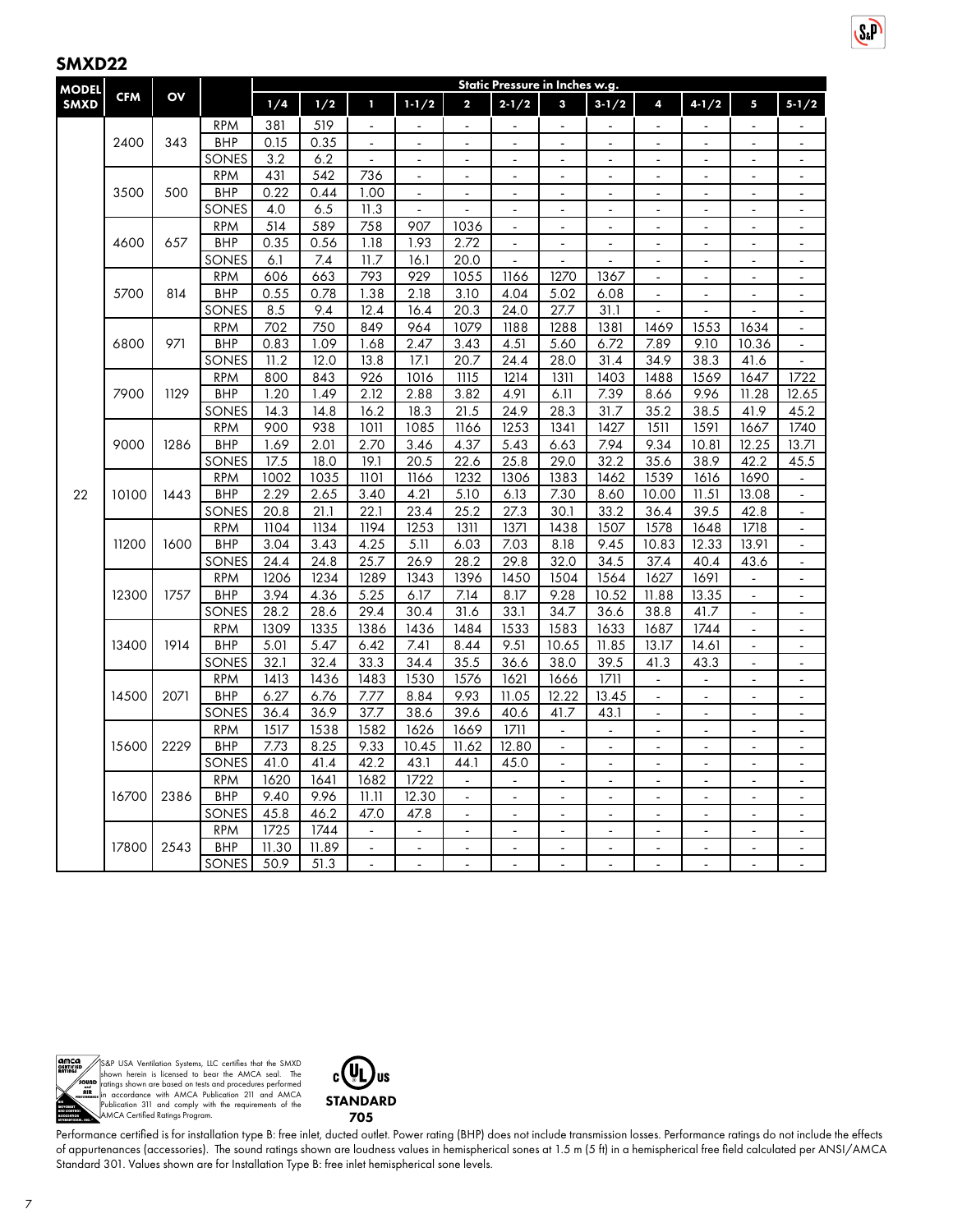| <b>MODEL</b> | <b>CFM</b> | OV   |                          | Static Pressure in Inches w.g. |                |                |                |                |                |                             |                          |                          |                         |                |                          |  |  |
|--------------|------------|------|--------------------------|--------------------------------|----------------|----------------|----------------|----------------|----------------|-----------------------------|--------------------------|--------------------------|-------------------------|----------------|--------------------------|--|--|
| <b>SMXD</b>  |            |      |                          | 1/8                            | 1/4            | 3/8            | 1/2            | 5/8            | 3/4            | 7/8                         | 1                        | $1 - 1/2$                | $\overline{\mathbf{c}}$ | $2 - 1/2$      | 3                        |  |  |
|              |            |      | <b>RPM</b>               | 265                            | 338            | 404            | 461            | 513            | $\overline{a}$ | $\overline{a}$              | $\overline{a}$           |                          |                         |                |                          |  |  |
|              | 3000       | 343  | <b>BHP</b>               | 0.09                           | 0.19           | 0.31           | 0.44           | 0.58           | $\overline{a}$ |                             |                          |                          |                         |                | $\blacksquare$           |  |  |
|              |            |      | SONES                    | 1.6                            | 3.4            | 5.1            | 6.5            | 7.9            | $\blacksquare$ | $\blacksquare$              | $\blacksquare$           | $\blacksquare$           | $\blacksquare$          | $\blacksquare$ | $\blacksquare$           |  |  |
|              |            |      | <b>RPM</b>               | 316                            | 365            | 421            | 474            | 524            | 568            | 611                         | 650                      | $\ddot{\phantom{1}}$     |                         |                | $\blacksquare$           |  |  |
|              | 4000       | 457  | <b>BHP</b>               | 0.15                           | 0.24           | 0.37           | 0.52           | 0.68           | 0.85           | 1.02                        | 1.20                     | $\blacksquare$           | $\blacksquare$          | $\blacksquare$ | $\blacksquare$           |  |  |
|              |            |      | SONES                    | 2.9                            | 3.7            | 5.3            | 6.7            | 8.0            | 9.3            | 10.6                        | 11.9                     | $\overline{a}$           | $\overline{a}$          | $\overline{a}$ | $\overline{a}$           |  |  |
|              |            |      | <b>RPM</b>               | 375                            | 411            | 451            | 496            | 540            | 583            | 623                         | 661                      | 797                      | $\overline{a}$          |                | $\blacksquare$           |  |  |
|              | 5000       | 572  | <b>BHP</b>               | 0.24                           | 0.34           | 0.46           | 0.60           | 0.78           | 0.97           | 1.17                        | 1.37                     | 2.22                     | $\overline{a}$          |                | $\blacksquare$           |  |  |
|              |            |      | SONES                    | 4.6                            | 5.1            | 5.8            | 7.0            | 8.3            | 9.6            | 10.9                        | 12.1                     | 16.9                     |                         |                |                          |  |  |
|              |            |      | <b>RPM</b>               | 436                            | 467            | 498            | 530            | 566            | 604            | 640                         | 677                      | 808                      | 923                     | 1026           | $\Box$                   |  |  |
|              | 6000       | 686  | <b>BHP</b>               | 0.36                           | 0.47           | 0.60           | 0.74           | 0.90           | 1.09           | $\overline{1.30}$           | 1.52                     | 2.48                     | 3.50                    | 4.61           | $\overline{a}$           |  |  |
|              |            |      | SONES                    | 6.3                            | 6.7            | 7.2            | 7.9            | 8.8            | 10.1           | 11.2                        | 12.5                     | 17.1                     | 21.1                    | 25.0           | $\overline{a}$           |  |  |
|              |            |      | <b>RPM</b>               | 498                            | 526            | 552            | 578            | 605            | 636            | 667                         | 699                      | 823                      | 934                     | 1034           | 1127                     |  |  |
|              | 7000       | 801  | <b>BHP</b>               | 0.53                           | 0.65           | 0.79           | 0.93           | 1.09           | 1.27           | 1.48                        | 1.70                     | 2.72                     | 3.85                    | 5.02           | 6.26                     |  |  |
|              |            |      | SONES                    | 8.2                            | 8.5            | 8.9            | 9.4            | 10.1           | 10.8           | 11.9                        | 13.0                     | 17.3                     | 21.3                    | 25.2           | 29.0                     |  |  |
|              |            | 915  | <b>RPM</b>               | 562<br>0.74                    | 586            | 610            | 632            | 656            | 679            | 704                         | 731                      | 842                      | 949                     | 1047           | 1137                     |  |  |
|              | 8000       |      | <b>BHP</b>               |                                | 0.88           | 1.03           | 1.19           | 1.36           | 1.53           | 1.72                        | 1.94                     | 2.95                     | 4.17                    | 5.46           | 6.77                     |  |  |
|              |            |      | SONES                    | 10.2<br>627                    | 10.5           | 10.9           | 11.3           | 11.8           | 12.4<br>731    | 13.1<br>752                 | 13.8<br>773              | 17.7                     | 21.6<br>967             | 25.5           | 29.3                     |  |  |
|              | 9000       | 1029 | <b>RPM</b><br><b>BHP</b> | 1.02                           | 648<br>1.17    | 669<br>1.34    | 690<br>1.51    | 710<br>1.68    | 1.87           | 2.06                        | 2.26                     | 868<br>3.26              | 4.47                    | 1062<br>5.84   | 1150<br>7.29             |  |  |
|              |            |      | SONES                    | 12.4                           | 12.8           | 13.1           | 13.4           | 13.8           | 14.3           | 14.8                        | 15.3                     | 18.4                     | 22.0                    | 25.8           | 29.6                     |  |  |
|              |            |      | <b>RPM</b>               | 692                            | 711            | 730            | 749            | 768            | 786            | 804                         | 823                      | 903                      | 991                     | 1079           |                          |  |  |
| 24           | 10000      | 1144 | <b>BHP</b>               | 1.35                           | 1.53           | 1.70           | 1.89           | 2.08           | 2.27           | 2.48                        | 2.69                     | 3.65                     | 4.84                    | 6.22           | $\Box$<br>$\blacksquare$ |  |  |
|              |            |      | SONES                    | 14.8                           | 15.1           | 15.4           | 15.7           | 16.0           | 16.4           | 16.7                        | 17.2                     | 19.3                     | 22.6                    | 26.3           | $\blacksquare$           |  |  |
|              |            |      | <b>RPM</b>               | 758                            | 775            | 792            | 810            | 827            | 844            | 860                         | 877                      | 945                      | 1022                    | 1103           | $\blacksquare$           |  |  |
|              | 11000      | 1258 | <b>BHP</b>               | 1.76                           | 1.95           | 2.14           | 2.34           | 2.55           | 2.76           | 2.97                        | 3.19                     | 4.15                     | 5.31                    | 6.67           | ä,                       |  |  |
|              |            |      | SONES                    | 17.3                           | 17.5           | 17.8           | 18.1           | 18.4           | 18.7           | 19.0                        | 19.3                     | 21.0                     | 23.3                    | 26.9           | $\blacksquare$           |  |  |
|              |            |      | <b>RPM</b>               | 824                            | 840            | 855            | 871            | 887            | 903            | 918                         | 933                      | 995                      | 1061                    | 1133           | ÷                        |  |  |
|              | 12000      | 1372 | <b>BHP</b>               | 2.25                           | 2.45           | 2.66           | 2.88           | 3.10           | 3.32           | 3.55                        | 3.78                     | 4.77                     | 5.90                    | 7.23           | $\Box$                   |  |  |
|              |            |      | SONES                    | 19.8                           | 20.0           | 20.2           | 20.4           | 20.7           | 21.0           | 21.3                        | 21.6                     | 22.9                     | 24.8                    | 27.7           | $\ddot{\phantom{a}}$     |  |  |
|              |            |      | <b>RPM</b>               | 890                            | 904            | 919            | 934            | 948            | 963            | 978                         | 992                      | 1048                     | 1106                    |                | ÷,                       |  |  |
|              | 13000      | 1487 | <b>BHP</b>               | 2.82                           | 3.04           | 3.26           | 3.49           | 3.73           | 3.97           | 4.21                        | 4.46                     | 5.49                     | 6.62                    | $\blacksquare$ | $\blacksquare$           |  |  |
|              |            |      | SONES                    | 22.3                           | 22.5           | 22.7           | 22.9           | 23.2           | 23.4           | 23.7                        | 24.0                     | 25.2                     | 26.9                    |                | $\overline{a}$           |  |  |
|              |            |      | <b>RPM</b>               | 956                            | 970            | 983            | 997            | 1011           | 1024           | 1038                        | 1051                     | 1104                     | 1156                    | $\blacksquare$ | $\overline{\phantom{a}}$ |  |  |
|              | 14000      | 1601 | <b>BHP</b>               | 3.48                           | 3.72           | 3.96           | 4.21           | 4.46           | 4.71           | 4.97                        | 5.23                     | 6.31                     | 7.47                    |                | $\blacksquare$           |  |  |
|              |            |      | SONES                    | 25.1                           | 25.2           | 25.4           | 25.6           | 25.9           | 26.1           | 26.4                        | 26.6                     | 27.7                     | 29.1                    | $\blacksquare$ | $\blacksquare$           |  |  |
|              |            |      | <b>RPM</b>               | 1022                           | 1035           | 1048           | 1061           | 1073           | 1086           | 1099                        | 1111                     | $\blacksquare$           | ÷,                      | $\overline{a}$ | $\blacksquare$           |  |  |
|              | 15000      | 1716 | <b>BHP</b>               | 4.25                           | 4.50           | 4.76           | 5.02           | 5.28           | 5.55           | 5.82                        | 6.10                     | $\ddot{\phantom{a}}$     |                         |                |                          |  |  |
|              |            |      | SONES                    | 27.9                           | 28.1           | 28.3           | 28.5           | 28.7           | 28.9           | 29.1                        | 29.3                     | $\blacksquare$           | $\overline{a}$          | $\overline{a}$ | $\blacksquare$           |  |  |
|              |            |      | <b>RPM</b>               | 1089                           | 1101           | 1113           | 1125           | 1137           | 1149           | 1160                        | $\blacksquare$           |                          | $\blacksquare$          |                |                          |  |  |
|              | 16000      | 1830 | <b>BHP</b>               | 5.12                           | 5.39           | 5.66           | 5.93           | 6.21           | 6.50           | 6.79                        | $\blacksquare$           | $\blacksquare$           | ÷,                      | $\blacksquare$ | $\overline{\phantom{a}}$ |  |  |
|              |            |      | SONES                    | 30.8                           | 31.0           | 31.2           | 31.4           | 31.6           | 31.8           | 32.1                        | $\overline{\phantom{a}}$ | ÷,                       | ä,                      | ÷,             | $\overline{\phantom{a}}$ |  |  |
|              |            |      | <b>RPM</b>               | $\overline{1155}$              | $\blacksquare$ | $\Box$         | ÷.             | $\blacksquare$ | ä,             | $\mathcal{L}^{\mathcal{A}}$ | $\blacksquare$           | ÷,                       | $\overline{a}$          | $\blacksquare$ | ÷,                       |  |  |
|              | 17000      | 1944 | <b>BHP</b>               | 6.11                           | $\overline{a}$ | $\blacksquare$ | $\blacksquare$ | $\blacksquare$ | $\blacksquare$ | $\blacksquare$              | ä,                       | $\overline{\phantom{a}}$ | $\blacksquare$          | $\overline{a}$ | $\blacksquare$           |  |  |
|              |            |      | SONES                    | 34.0                           |                |                |                |                |                |                             |                          |                          |                         |                |                          |  |  |



S&P USA Ventilation Systems, LLC certifies that the SMXD<br>shown herein is licensed to bear the AMCA seal. The<br>ratings shown are based on tests and procedures performed<br>in accordance with AMCA Publication 211 and AMCA<br>Public

Performance certified is for installation type B: free inlet, ducted outlet. Power rating (BHP) does not include transmission losses. Performance ratings do not include the effects of appurtenances (accessories). The sound ratings shown are loudness values in hemispherical sones at 1.5 m (5 ft) in a hemispherical free field calculated per ANSI/AMCA Standard 301. Values shown are for Installation Type B: free inlet hemispherical sone levels.

 $S_{\alpha}P$